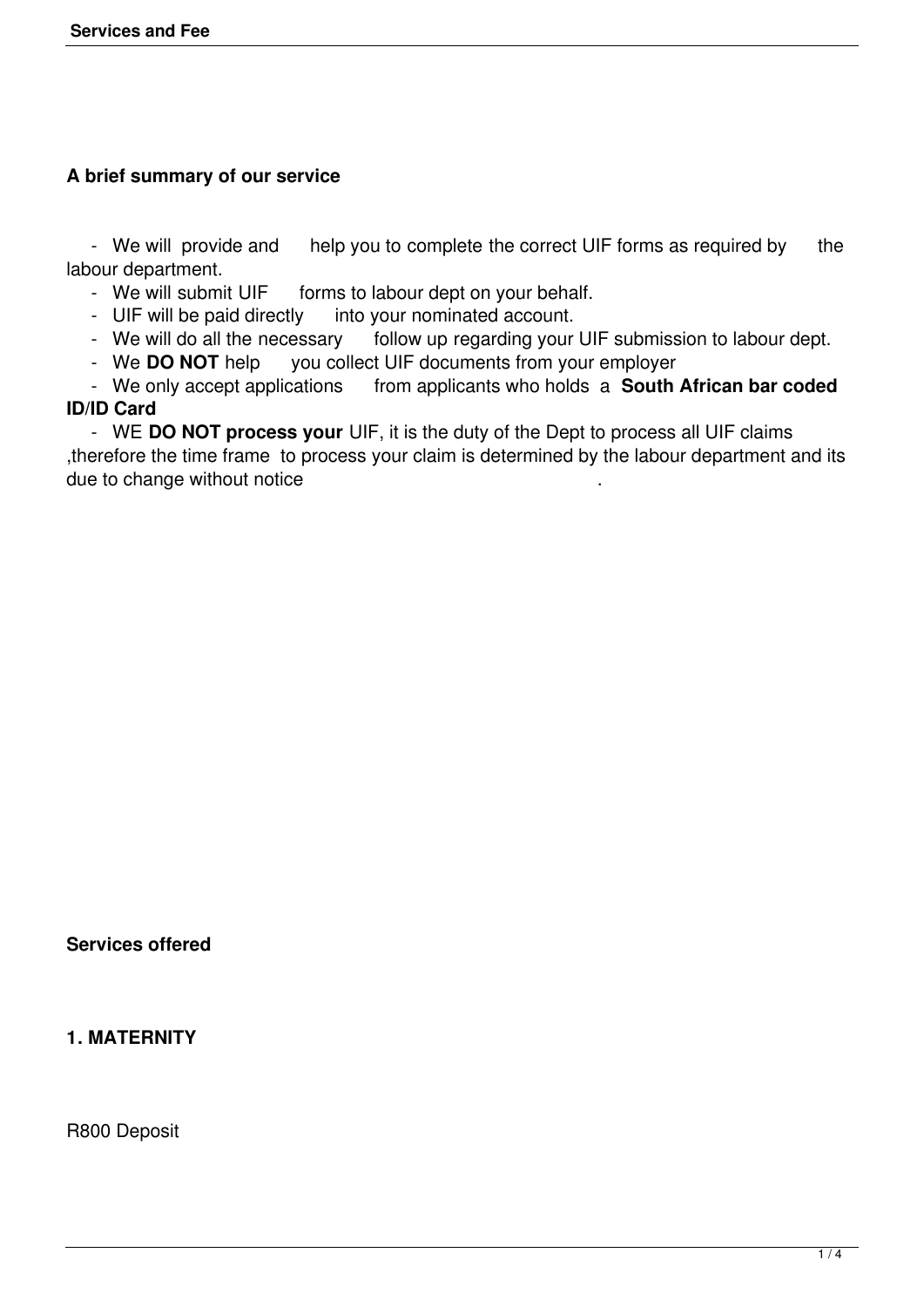R800 Once the claim is approved

(Total payable R1600)

## **LATE APPLICATION FEES (**if the baby is already 4 months old)

R1200 DEPOSIT

R1200 ONCE THE CLAIM IS APPROVED

Total payable: R2400

# **2. (ORDINARY CLAIM/UNEMEPLOYMENT)**

R800 Deposit

R800 Once the claim is approved

(Total payable R1600)

LATE APPLICATION FEES<sup>[]</sup> (if you have been unemployed for more than 6 months)

R1200 DEPOSIT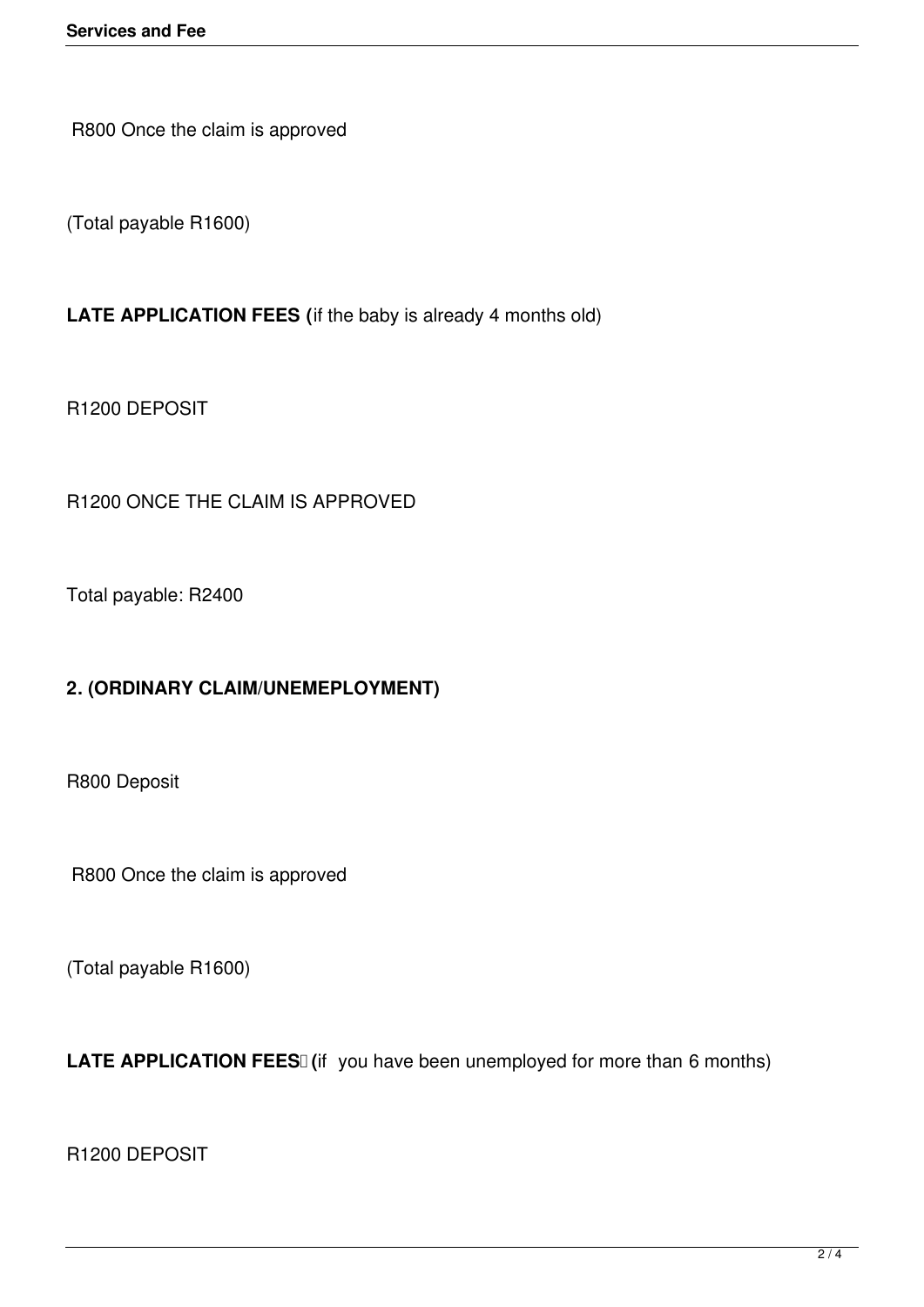R1200 ONCE THE CLAIM IS APPROVED

Total payable: R2400

### **3. ILLNESS BENEFITS**

R800 initial fee and R800 once the claim is approved (Total payable R1600)

LATE APPLICATION FEES<sup>[]</sup> (if you have been unemployed for more than 6 months)

R1200 DEPOSIT

R1200 ONCE THE CLAIM IS APPROVED

Total payable :R2400